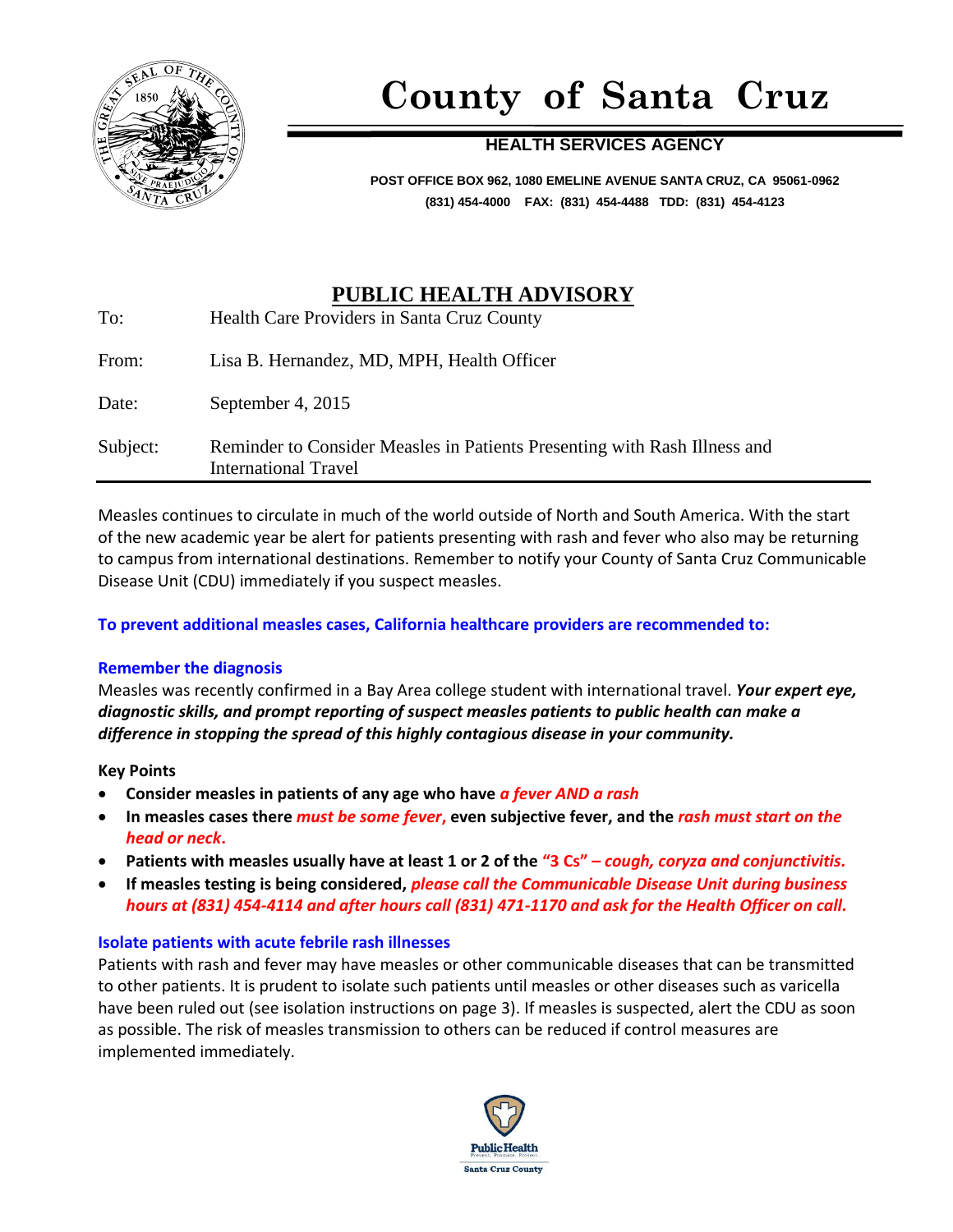#### **Questions to ask patients with febrile rash illness**

#### **Fever assessment:**

- $\circ$  When did the fever start? In cases of measles, fever usually precedes the rash.
- $\circ$  How high has the fever been without the use of antipyretics (or is the fever subjective)?
- o Did the fever persist, or did it disappear? If fever disappeared before rash onset without the use of antipyretics, the patient is unlikely to have measles.
- $\circ$  Fever generally peaks on day 2 or 3 after rash onset; fever persisting longer than this in a confirmed measles case is an indication of a complication.

#### **Rash assessment:**

- Measles rashes typically start on the forehead at the hairline and behind the ears and then spread downwards to the rest of the body; measles rashes in vaccinated people follow the same pattern but may be less intense and may not spread to the entire body.
- $\circ$  Measles rashes are initially erythematous and maculopapular but progress to confluence in the same manner as the spread of the rash. Confluence is most prominent on the face.
- $\circ$  The rash begins to clear on the third or fourth day in the same order it appeared; duration of the rash is usually 6-7 days. Rashes may resolve more quickly in vaccinated people.
- $\circ$  During the initial stages of the rash, it is red and blanches with pressure. As the rash fades, it takes on a coppery appearance, after which a brownish discoloration is seen that does not clear with pressure.

**Note:** The only people who have measles rashes that do not start on the head or neck are adults who received killed measles vaccine during 1963-1967 and develop what is called "atypical" measles, but this is not common, and testing should be prioritized to patients with typical measles rashes.

#### **Questions for rash assessment:**

- $\circ$  When did the rash start? Persons with measles are infectious for 4 days before rash onset.
- $\circ$  What does the rash look like? The rash is typically red and maculopapular at onset.
- $\circ$  Where is the rash located (usually involves at least the head)?
- $\circ$  What was the progression of the rash (i.e., did it begin on head and spread down, as typically occurs in measles)?
- o Has the rash started disappearing? (in classic measles, the rash does not begin to disappear until 3-4 days after rash onset; in vaccinated individuals, the rash may disappear faster, but it should still last at least several days)
- o Does the rash itch? Measles rashes may itch, but not until at least the fourth day after rash onset.
- o Consider taking a photo of the rash to share with the CDU.
- $\circ$  Are there alternative explanations for the rash (e.g., has the patient been on antibiotics)? See page 4 for possible alternative diagnoses.

#### **Assessment of other symptoms:**

- $\circ$  Classic measles symptoms typically include the "3 Cs"- cough, coryza and conjunctivitis.
- $\circ$  Does the patient have cough, runny nose, red eyes, or white (Koplik) spots in the mouth? It is unusual for unvaccinated people with measles not to have at least 1 or 2 of the 3 Cs.
- o Is the patient miserable? In classic measles, children are always miserable; adults may be less miserable.
- $\circ$  In previously vaccinated persons, symptoms may be milder and all 3 Cs may not be present.

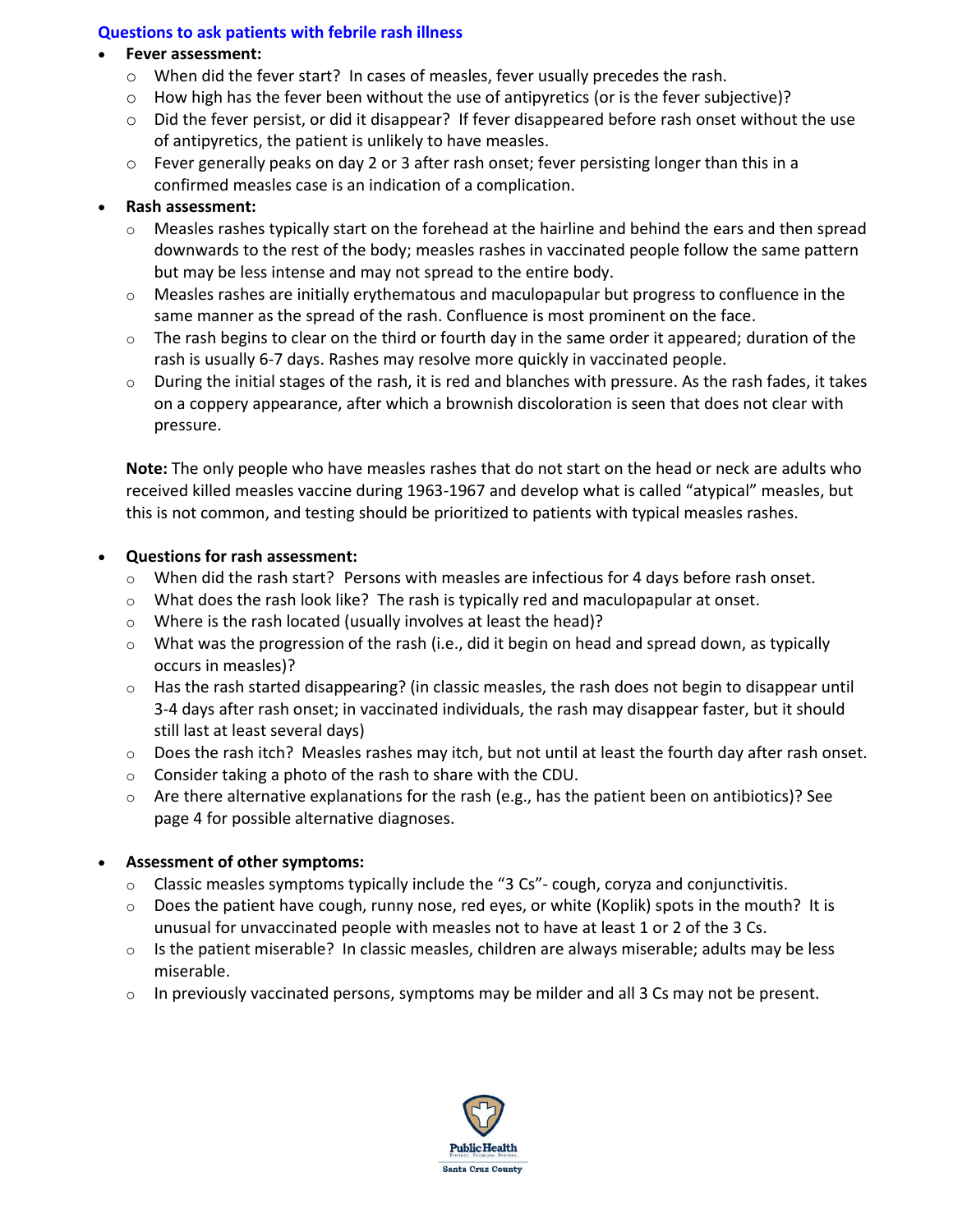#### **Other questions:**

 $\circ$  Has patient received MMR vaccine? If so, how many doses, and when?

**Note:** Although documentation of receipt of two doses of MMR vaccine or a prior positive measles IgG test result makes the diagnosis of measles less likely, measles can still occur in such persons.

- $\circ$  Has patient traveled outside of North or South America or had contact with international travelers (including transit through an international airport or visit to an international tourist attraction in the U.S.), visits to healthcare facilities or crowded locations, or contact with ill individuals in the 7- 21 days before rash onset?
- $\circ$  Are any high-risk situations present (e.g., patient attends childcare setting with infants or has visited other healthcare facilities while ill)?

**Note:** Approximately 5% of children who receive MMR vaccine may develop a vaccine-related rash and fever, typically 6-12 days after receipt of vaccine. These rashes can look like classic measles and children can appear quite ill. If such children are tested for measles, they will likely be PCR and IgM positive for measles. However, genotyping can be done to determine whether the virus is wild or vaccine-type.

#### **Laboratory testing for suspect measles cases**

#### **Collect specimens for measles testing:**

- o For patients presenting <7 days of rash onset:
	- Obtain a throat swab (preferred over NP swab) and urine for PCR testing. The California Department of Public Health is prioritizing PCR testing, rather than serology for patients who present <7 days of rash, rather than collection of a blood specimen.
	- Use a viral culturette to perform throat swab and place into viral transport media.
	- Collect 50-100 ml of urine in a sterile centrifuge tube or urine specimen container.
- o If patient presents >7 days of rash onset:
	- **D** Obtain urine for PCR testing and blood for serology.
	- Collect 50-100 ml of urine in a sterile centrifuge tube or urine specimen container.
	- Draw 7-10 ml blood in a red-top or serum separator tube; spin down serum if possible. NOTE: capillary blood (approximately 3 capillary tubes to yield 100 µl of serum) may be collected in situations where venipuncture is not preferred, such as children <1 year of age.
- $\circ$  Please arrange for measles testing at a public health laboratory; use of commercial labs may delay testing.
- o **Do not submit specimens to a public health laboratory without consulting with the CDU during business hours at (831) 454-4114 or after hours at (831) 471-1170 and ask for the Health Officer on call.** California reporting rules require notification of the local health department by telephone immediately if measles is suspected. See: [http://www.cdph.ca.gov/HealthInfo/Documents/Reportable\\_Diseases\\_Conditions.pdf](http://www.cdph.ca.gov/HealthInfo/Documents/Reportable_Diseases_Conditions.pdf)

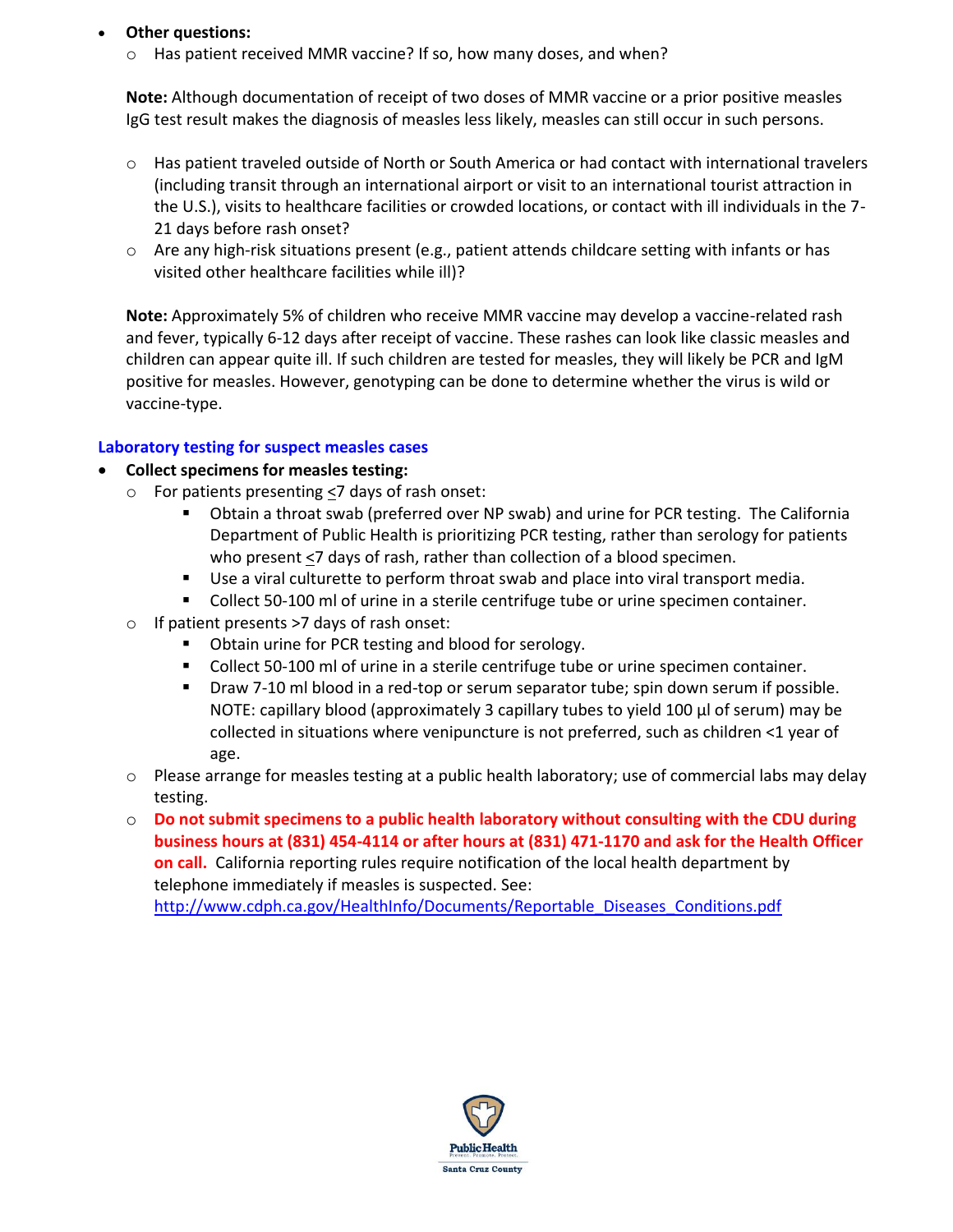#### **Isolate suspect measles patients**

- **If measles is suspected** (complete infection control guidance at: [http://tinyurl.com/lfpk3yn\)](http://tinyurl.com/lfpk3yn):
- 1. Mask suspect measles patients immediately. If a surgical mask cannot be tolerated, other practical means of source containment should be implemented (e.g., place a blanket loosely over the heads of infants and young children suspected to have measles when they are in the waiting room or other common areas).
- 2. Do not allow suspect measles patients to remain in the waiting area or other common areas; isolate them immediately in an airborne infection isolation room if one is available. If such a room is not available, place patient in a private room with the door closed. For additional infection control information, please see the CDC "Guideline for Isolation Precautions" at: <http://www.cdc.gov/hicpac/2007IP/2007isolationPrecautions.html>
- 3. If possible, allow only healthcare personnel with documentation of 2 doses of live measles vaccine or laboratory evidence of immunity (measles IgG positive) to enter the patient's room.
- 4. Regardless of immune status, all healthcare personnel entering the patient room should use respiratory protection at least as effective as an N95 respirator per CalOSHA requirements.
- 5. If possible, do not allow susceptible visitors/staff in the patient room.
- 6. Depending on the number of air changes per hour (see information in link above), do not use the examination room for up to one hour after the possibly infectious patient leaves.
- 7. If possible, schedule suspect measles patients at the end of the day. When given advance notice, some providers have seen and collected specimens from patients outside the outpatient setting, e.g., cars, garages.
- 8. Notify any location where the patient is being referred for additional clinical evaluation or laboratory testing about the patient's suspect measles status and do not refer suspect measles patients to other locations unless appropriate infection control measures can be implemented at those locations.
- 9. Instruct suspect measles patients and exposed persons to inform all healthcare providers of the possibility of measles prior to entering a healthcare facility so that appropriate infection control precautions can be implemented.
- 10. Make note of the staff and other patients who were in the area during the time the suspect measles patient was in the facility and for one hour after the suspect measles patient left. If measles is confirmed in the suspect measles patient, exposed people will need to be assessed for measles immunity.

#### **Post-exposure prophylaxis (PEP) for susceptible people exposed to measles**

- Please consult with your local health jurisdiction regarding appropriate administration of PEP.
	- o MMR vaccine can be administered within 72 hours of exposure.
	- $\circ$  Immune globulin (intramuscular or intravenous, depending on patient) can be administered through day 6 after exposure.
	- $\circ$  Information about the use of immune globulin for measles PEP is available at: <http://www.cdph.ca.gov/HealthInfo/discond/Documents/CDPHIGforMeaslesPEP.pdf>

#### **Alternative diagnoses to consider for persons with fever and rash:**

- **Drug eruption**: history of current or recent medication, especially an antibiotic
- **Other non-infectious rashes**: hives or atopic dermatitis with coincidental febrile illness
- **Varicella (chicken pox)**: vesicular lesions on erythematous base
- **Enteroviruses (e.g., hand-foot-and-mouth disease)**: oral ulcers, rash on hands, feet, buttocks